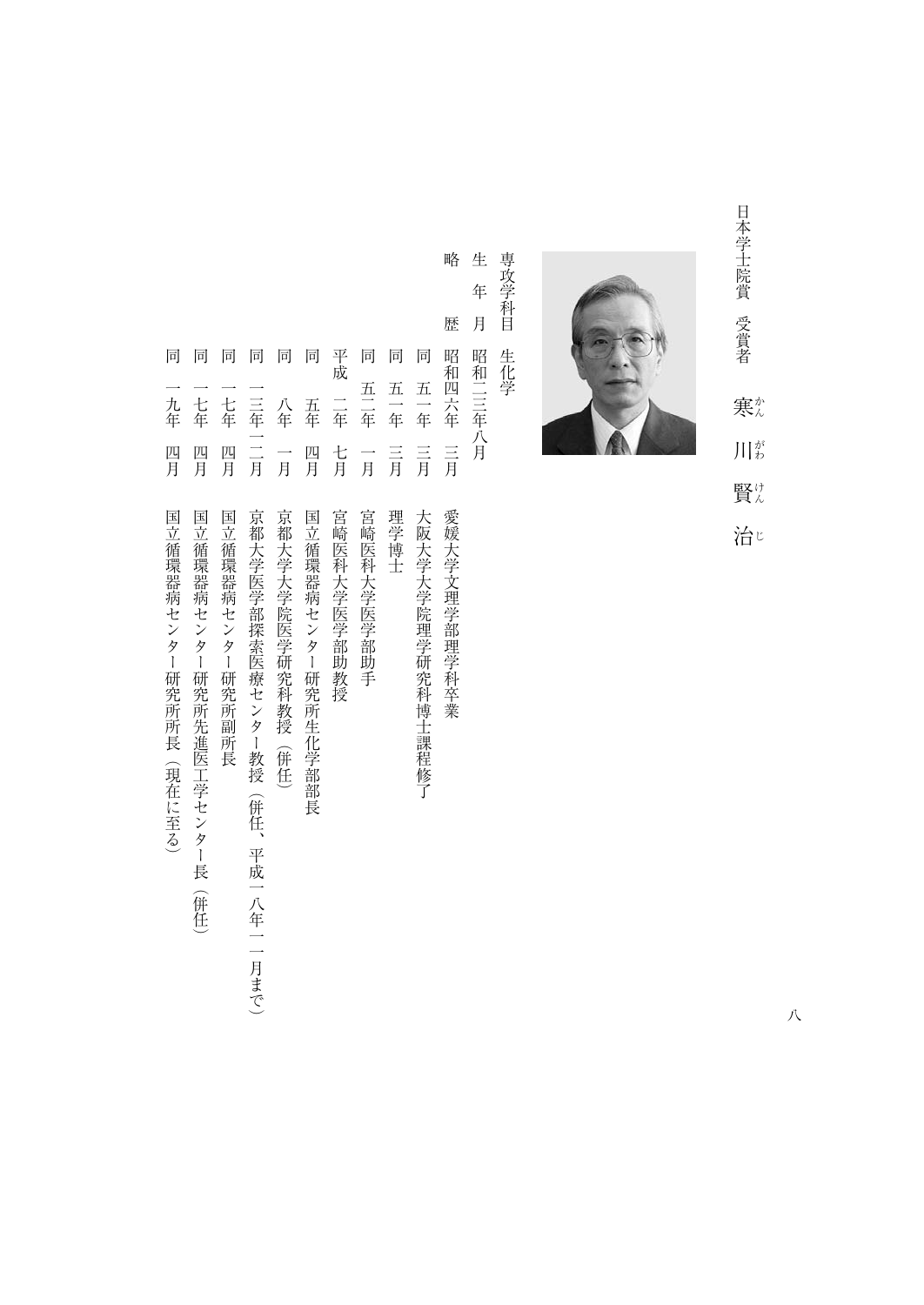| $\curvearrowright^\circ$<br>レリンを中心として――」に対する授賞<br>プチドの発見とその基盤的研究<br>グ |
|-----------------------------------------------------------------------|
| 審査要旨                                                                  |
|                                                                       |
| 生体がホメオスタシス(恒常性)を維持し健全に機能するために                                         |
| は、<br>情報伝達および機能調節機構による複雑で巧妙な制御が必要で                                    |
| あり、その破綻が疾患の発症に繋がる。寒川氏は、これらの制御系                                        |
| を解明するためのアプローチの一つとして、それまで未知の<br>生理活                                    |
| 性ペプチドを探索・発見し、それによる新しい生体調節機序を明ら                                        |
| かにする<br>研究を進めている。<br>新規ペプチドの探索は容易では<br>ない                             |
| が、その発見はその後の研究の飛躍的な発展へと繋がり、<br>非常に大                                    |
| きなインパクトを与える。                                                          |
| 寒川氏は独自の超微量ペプチド探索法を開発し、この方法論によ                                         |
| る一連の<br>研究において、これまでに三〇種以上の新規ペプチドの発                                    |
| 見に貢献<br>している。<br>脳からのペプチド類の発見に続き、<br>哺乳類<br>の心                        |
| 臓ならびに脳から三種の新しいナトリウム利尿ペプチド 〝ANP(一                                      |
| 九八四年)、BNP(一九八八年)および CNP(一九九〇年)〟を発見、                                   |

抑制、 患や炎症性の疾患と密接に関連し、これらの疾患において血管拡張 大きな期待が持たれている。 作用を介して、循環不全に対して代償的に機能することを明らかに 作用のみならず心機能の制御、心臓や血管の細胞のアポトーシスの の解明を進めた。その結果、アドレノメデュリンは、循環器系の疾 管拡張作用を有するペプチドとして、アドレノメデュリン 極めて重要な物質的基盤となった。 のナトリウム利尿ペプチド研究の爆発的な進展や臨床応用において の機能を併せ持つことを物質的に証明した画期的なもので、その後 臓が循環調節に関わるホルモンを産生・分泌する内分泌器官として その構造を決定した。なかでも、ヒト心臓からの ANPの単離は、心 Adrenomedullin究業績を背景にして、寒川氏はグレリン(大きな期待が持たれている。 しており、作用を示して、結果を示して、結果を示して、結果を引き取り、結果を引き取り、これに関することを明らかに対して、 このことを明らかに こうしょう 神経の いちかん おおおお しゅうしゅう しゅうしゅう こうしゅう こうしゅう こうしゅう こうしゅう こうしゅうしゅ 作用のみならず心機能の制御、心臓や血管の細胞のアポトーシスの ものに、これらの疾患に関連して血管拡張して血管拡張して血管拡張して血管拡張して血管拡張して血管拡張して血管がある。 このような の解明を進めた。その結果、アドレノメディスは、アドレノメディスは、アドレノメディスは、アドレノメディスは、アドレノメディスは、アドレノメディスは、アドレノメディスは、アドレノメディスは、アドレノメディスは、アドレノメディ でも、このようなペプチドとして、このようなペプチドとして、このようなペプチドとして、このようなペプチドとして、このようなペプチドとして、このようなペプチドとして、このようなペプチドとして、このようなペ 極めて重要な物質的基盤となった。 のキトリウム科学 かいしょう あいしゅう あいしゅう あいしゅう あいしゅう しゅうしゅう あいしゅう あいしゅう あいしゅう あいしゅう あいしゅう あいしゅう の機能を併せ持つことを物質的に証明した画期的なもので、その後 戦後には、このような自身を保護しているわけで、そのような自身を保護しているわけで、そのような自身を保護しているわけで、そのような自身を保護しているわけで、そのような自身を保護しているのは、 その構造を決定した。なかでも、ヒト心臓からのついで寒川氏は、一九九三年にヒト褐色細胞腫組織から強力な血 ついでは、一九八二年には、一九八二年には、一九八二年には、一九八二年には、一九八二年には、一九八二年には、一九八二年には、一九八二年には、一九八二年には、一九八二年には、一九八二年には、一九八二年には 細胞増殖の制御、抗炎症作用、血管新生作用など多彩な生理 ANP  $\frac{u}{2}$ やBNP と、その機能を決定するとともに、その機能を決定するとともに、その機能を決定するとともに、その機能を決定するとともに、その機能を決定するとともに、その機能を決定するとともに、その機能を実現するとともに、 に続くペプチド性薬剤として治療応用にも ことに こうしょう こうしょう しょうこう しゅうしょう しゅうしょう しゅうしょう しゅうしょう しゅうしょう しゅうしょう しゅうしゅう しゅうしょう しゅうしゅう しゅうしゅう しゅうしゃ

知の因子が脳内に存在するものと想定され、この因子の同定をめざ (一九九九年)。下垂体からの成長ホルモン分泌の促進に関わる、未 ペプチドをラットおよびヒトの胃組織より発見し構造を決定した 究業績を背景にして、寒川氏はグレリン(Ghrelin)と名づけた新規 (一九トキン)。下一年(1888年)。下一月(1888年)。下一月(1888年)、下午(1888年)、下午(1888年)、下午(1888年)、下午(1888年)、下午(1888年)、下午(1888年) かのこと いちのころ このころ このころ このころ このころ このころ このころ このころ ペプチドをラットおよびヒトの胃組織より発見し構造を決定した このような永年の生理活性ペプチドの探索と機能解析に関する研 このような永年の生理活性ペプチドの探索と機能解析に関する研 )と名づけた新規

三四 三四

アースト エクストランド しゅうしゅう しゅうしゅう しゅうしゅう しゅうしゅう しゅうしゅう しゅうしゅう しゅうしゅう しゅうしゅう しゅうしゅう しゅうしゅう しゅうしゅう しゅうしゅう しゅうしゅう ペプチドの発見とその基盤的研究――グ

理学博士寒川賢治氏の「新しい生理活性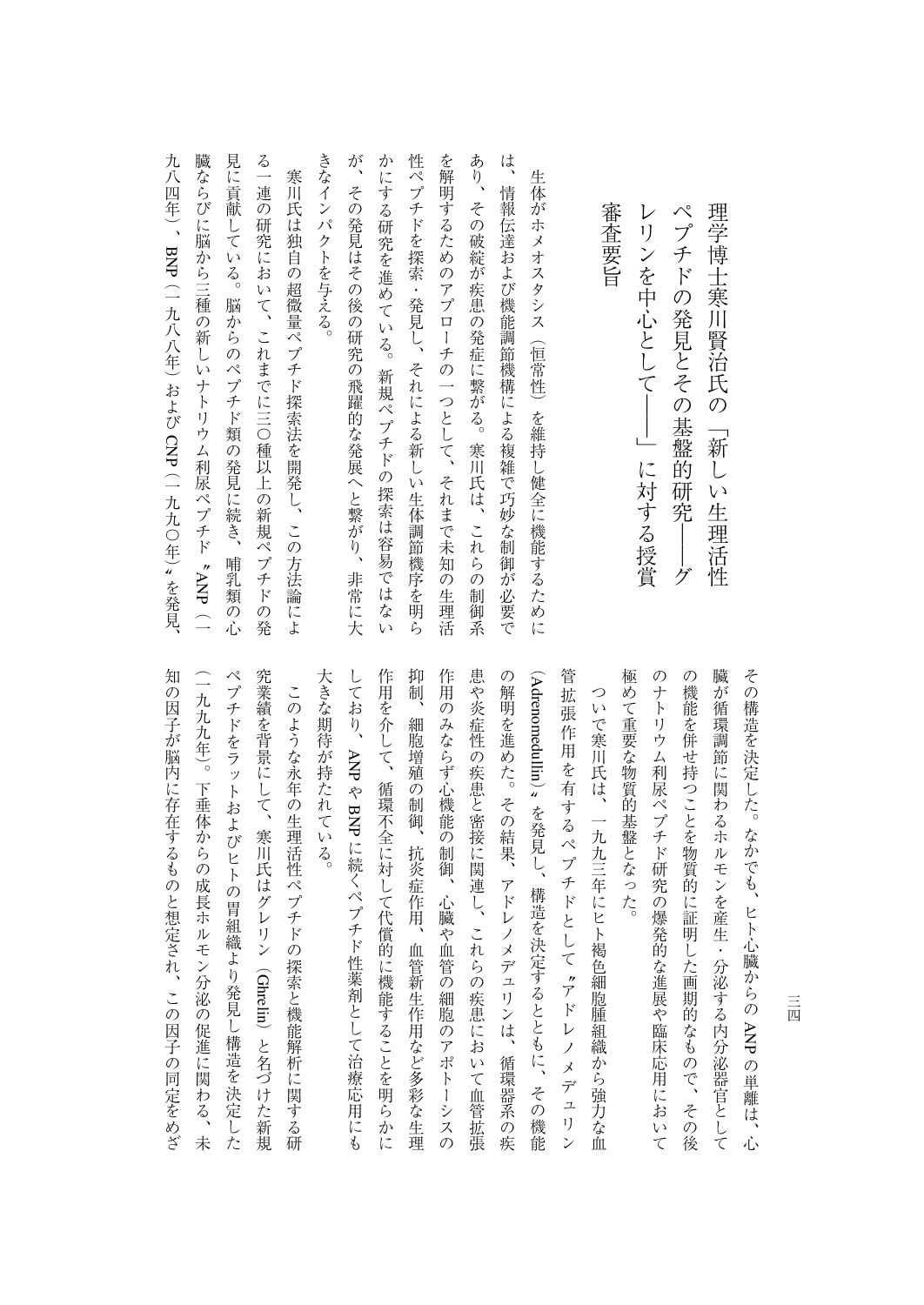る aging) ホルモンとしての意義においても注目されている。このよう  $\frac{2}{\circ}$ 食シグナルとして、食欲促進、エネルギー代謝調節などにも関与す 報から推定することが困難であることから、 すという、これまでに例を見ない構造のペプチドである。グレリン が、 にグレリンの発見は、生体調節機序の新分野を開拓したものといえ おいても重要であることが明らかになるとともに、抗老化 (anti-は成長ホルモンの分泌以外にも、消化管から脳に送られる唯一の摂 性を示したという意味で大きな意義を持つものと言える。グレリン トゲノム研究として、実際に機能する生体内物質の構造解明の重要 における脂肪酸修飾のような翻訳後修飾は、 プチドであり、成長ホルモンの分泌を強力に促進する作用を有する 画期的なものである。グレリンは、二八残基のアミノ酸よりなるペ ンの発見は、この未知の因子を世界に先駆けて明らかにした極めて を試みていたが成功していなかった。寒川氏による胃からのグレリ してそれまで二〇年以上にわたり、世界中の多くのグループが精製 にグレリンの発見は、生体調節機序の新分野を開拓したものといえます。 おいても きょうかい しゅうしゅう しゅうしゅう しゅうしゅう しゅうしゅう しゅうしゅう しゅうしゅう しゅうしゅう しゅうしゅう しゅうしゅう しゅうしゅう しゅうしゅう 。このことは、血管に関すると、血管が低血管が高度によっては、血管が低血管が高度によっては、血管が低血管が高度によっては、血管が低血管の保護作用など結果がある。 食シグナルとして、食欲促進、エネルギー代謝調節などにも関与す は成長ホルモンの分泌以外にも、消化管から脳に送られる唯一の摂 たちには、それは、グレリンスのことを持つものと言える。グレリンスのと言える。グレリンスのことを持つものと言える。グレリンスのことを持つものと言える。グレリンスのことを持つものと言える。グレリンスのこと トゲノムの構造解細の重要な生体の構造解細の重要な生体の構造解細の重要な生体の構造解細の重要な生体の構造解細の重要な生体の構造解細の重要な生体の構造解細の重要な生体の構造解細の重要な生体の構造解細の重要 。<br>『グレリンの発見はポストの発見はポストの発見はポストの発見はポストの発見はポストの発見はポストの発見はポストの発見はポストの発見はポストの発見はポストの発見はポストの発見はポストの発見はポストの発見はポストの発見はポスト には、そうな解説を教えているのは、現在のところがあります。 すという、これまでに例を見ない構造のペプチドである。グレリン が、脂肪酸(オクタン酸)で修飾されることにより初めて活性を示 プチドであり、 スキドモン スキドモン はんしゅう しゅうしゅう しゅうしゅう しゅうしゅう しゅうしゅう しゅうしゅう しゅうしゅう しゅうしゅう しゅうしゅうしゅ 画期的なものである。グレリンは、二八残基のアミノ酸よりなるペ ンの発見は、この未知の思いで、この未知の思いで、この未知の思いで、この未知の思いで、この未知の思いで、この未知の思いで、この未知の思いで、この未知の思いで、この未知の思いで、この未知の思いで、この未知 を試みていたが成功していなかった。寒川氏による胃からのグレリ してそれまで二〇年以上にわたり、世界中の多くのグループが精製 寒川氏は、 脂肪酸(オクタン酸)で修飾されることにより初めて活性を示 さらに最近、 )ホルモンとしての意義においても注目されている。このような。このようなようなものようなようなものようなものようなようなものようなようなものようなようなものようなようなものようなようなものです。このようなものは、このようなものも注目されている。このようなようなものも注目されている。このようなものは、このようなものも注目されている。このようなものは、このようなものは、このようなものは、このようなものは、このようなものは、このようなものは、この 血管拡張、 心臓や血管の保護作用など循環器系に グレリンの発見はポス 現在のところゲノム情

に関する研究業績に対して、武田医学賞(平成一七年度)、上原賞 に、「大田医学賞」に対して、「大田医学賞」に対して、「大田医学賞」に対して、「大田医学賞」に対して、「大田医学賞」に対して、「大田医学賞」に対して、「大田医学賞」に対して、「大田医学賞」に対して、「大 川氏は、上記のグレリンを中心とした一連の生理活性ペプチド 上記のグレリンを中心とした一連の生理活性ペプチド

> され、国際的にも極めて高い評価を受けている。 学会) を授与されている。一方、米国トムソン・サイエンティフィ 日本から唯一招聘されるなど、多数の国際学会の特別講演等に招聘 自然科学分野全体で世界ランキング第一位との評価を受けた。講演 から二〇〇一年の二年間に発表された論文の中で著しく高い被引用 ック社の調査から、寒川氏のグレリンに関する研究は、二〇〇〇年 五年、英国内分泌学会)、Wertheimer Award (二〇〇六年、 (平成一八年度)など、また海外からものです。 しゅうしょう され、国際的にも極めて高い評価を受けている。 日本から唯一招聘されるなど、多数の国際学会の特別講演等に招聘 自然科学会 きょうしゅう アンディー・エンジェン アンディー・エンジェン きょうしゅう こうしゅう こうしゅう こうしゅう しょうしゃ しゅうしゅう しゅうしょう しゅうしゅう しゅうしゅう しゅうしゅう しゅうしゅう しゅうしゅう しゅうしゅう しゅうしゅう しゅうしゅう しゅうしゅう から二〇〇一年の二年間に発表された論文の中で著しく高い被引用 ック社の調査から、寒川氏のグレリンに関する研究は、二〇〇〇年 学会)を授与されている。一方、米国トムソン・サイエンティフィ 五年、英国内分泌学会)、Karolinska InstituteWertheimer NobelHot ConferenceAsia Oceania Paper (二〇〇六年、国際肥満 ~<br>八 (二〇〇四年)へ Medal $\ddot{\hspace{1.5cm}}$ 国際肥満 (一つの) こうしょう こうしょう こうしょう こうしゃ アイ・プレーター

り、中でも胃で産生されるグレリンの発見は、特筆すべき業績であ 性生理活性ペプチドの同定という物質レベルで証明したものであ るとともに社会的にも極めて意義の大きい研究である。 を病態の解明や治療応用へと繋げるものであり、非常に独創的であ ると言える。さらには、寒川氏の研究は、これらの生体内ペプチド て、ゲノム科学のみでは解明が困難な新しい生体調節機序を、 ともには、そのようには、そのようには、そのようには、そのようには、そのようには、そのようには、そのようには、そのようには、そのようには、そのようには、そのようには、そのようには、そのようには、そのよう たちには、 そのようには、 そのようには、 そのようには、 そのようには、 そのようには、 そのようには、 そのようには、 そのようには、 そのようには、 そのようには、 そのようには、 そのようには、 そのようには、 そのようには、 そのようには、 そのようには、 そのようには、 そのようには、 そのようには、 そのようには、 そのようには、 そのようには、 そのようには、 そのようには、 そのようには、 そのようには、 そのようには、 ると言える。さらには、寒川氏の研究は、これらの生体内ペプチド り、中でも胃で産生されるグレリンの発見は、特筆すべき業績である。 人生理法の同定という物質レベルでは、そのことには、このことには、このことには、このことには、このことには、このことには、このことには、このことには、このことには、このことには、このことには、このことに て、ゲノム科学のみでは解明が困難な新しい生体調節機序を、内図のみでは解明が困難な新しい生体調節機序を、内図のみでは解明が困難なポレストを、内図のみでは解明が困難なポレストを、内図のみでは解明が困難なポ 以上のように、寒川氏の一連の研究は、独自の方法論から出発し いしい はいしゅう しゅうしゅう あいしゅう あいしゅう あいしゅう あいしゅう あいしゅう あいしゅう あいしゅう あいしゅう あいしゅう あいしゅう あいしゅう あいしゅう 内因

## 主な著書・論文の目録 [原著論文] **[原著論文] 主な著書・論文の目録**

1.

 Kangawa, K., Minamino, N., Fukuda, A., and Matsuo, H. Neuromedin K,A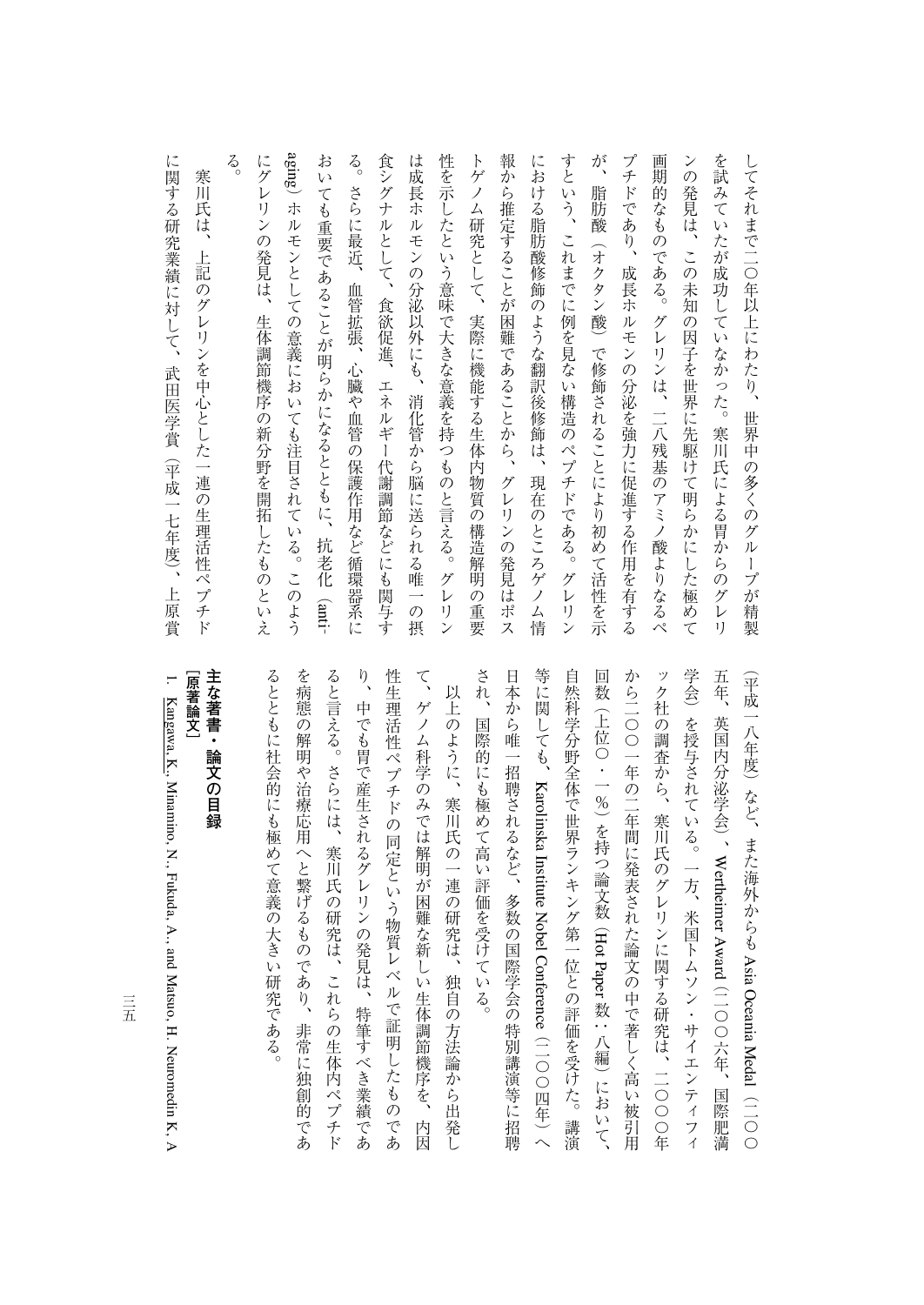novel mammalian tachykinin identifiedin. porcine spinal cord . **Biochem. Biophys. Res. Commun.** 114: 533-540, 1983

- 2. Kangawa, K., and Matsuo, H. Purification and complete amino acid sequence ۹ alpha-human atrial natriuretic polypeptide $\overline{\phantom{1}}$ alpha-hANP $\widetilde{\phantom{a}}$ **Biochem. Biophys. Res. Commun.** 118: 131-139, 1984
- 3. Kangawa, K., Tawaragi, $\mathbf{X}$  Oikawa, S., Mizuno, A., Sakuragawa, $\mathbf{X}$ Nakazato, H., Fukuda, A., Minamino, N., and Matsuo, H. Identification<u>ຊ</u> rat gamma atrial natriuretic polypeptide and characterization of the cDNA encoding its precursor. **Nature** 312: 152-155, 1984
- 4. Kangawa, K., Fukuda, A., and Matsuo, H. Structural identification<u>ຊ</u> beta- and gamma-human atrial natriuretic polypeptides. **Nature** 313: 397-400, 1985
- 5. Sudoh, T., Kangawa, K., Minamino, N., and Matsuo, H. A new natriuretic peptidein. porcine brain. **Nature** 332:78-81, 1988
- 6. Sudoh, T., Minamino, N., Kangawa, K., and Matsuo, H. C-type natriuretic peptide (CNP ): a new member of natriuretic peptide family identifiedin. porcine brain. **Biochem. Biophys. Res. Commun.** 168: 863-870, 1990
- 7. Kitamura, K., Kangawa, K., Kawamoto, M., Ichiki, Y., Nakamura, S., Matsuo, H., and Eto, T. Adrenomedullin a novel hypotensive peptide isolated from human pheochromocytoma. **Biochem. Biophys. Res. Commun.** 192: 553-560, 1993
- 8. Ghrelin is a growth-hormone-releasing acylated peptide from stomach. Kojima, M., Hosoda, H., Date, $\breve{X}$  Nakazato, M., Matsuo, H., and Kangawa, K. **Nature** 402: 656-660, 1999
- 9. Hosoda, H., Kojima, M., Matsuo, H., and Kangawa, K. Purification and characterization of rat des-Gln14-Ghrelin, a second endogenous ligand for the growth hormonesecretagogue receptor. **J. Biol. Chem.** 275: 21995-22000, 2000
- 10. Hosoda, H., Kojima, M., Matsuo, H., and Kangawa, K.Ghrelin and des-acyl

ghrelin: two major forms<u>ຊ</u> rat ghrelin peptidein, gastrointestinal tissue . **Biochem. Biophys. Res. Commun.** 279: 909-913,2000

- 11. Nagaya, N., Satoh, T., Nishikimi, T., Uematsu, M., Furuichi, S., Sakamaki, F., Kangawa, K. Hemodynamic, re nal, andOya, H., Kyotani, S., Nakanishi, N., Goto, $\mathbf{y}$  Masuda, Y., Miyatake, K., and hormonal effects of adrenomedullin infusioni. patients with congestive heart failure. **Circulation** 101: 498-503, 2000
- 12. Nagaya, N., Nishikimi, T., Uematsu, M., Satoh,**ب**. Kyotani, S., Sakamaki, F., patients with primary pulmonary hypertension . Kangawa, K. Plasma brain natriuretic peptide as a prognostic indicatorin. Kakishita, M., Fukushima, K., Okano, Y., Nakanishi, N., Miyatake, K., and **Circulation** 102: 865-870, 2000
- 13. an dNakazato, M., Murakami, N., Date, $\mathbf{Y}$  Kojima, M., Matsuo, H., Kangawa, K., Matsukura, $\mathbf{S}$  A role for ghrelinin. the central regulation<u>ຊ</u> feeding. **Nature** 409: 194-198,2001
- 14. Nagaya, N., Uematsu, M., Kojima, M., Ikeda, Y., Yoshihara, F., Shimizu,≶. administration of ghrelin Hosoda, H., Hirota, Y., Ishida, H., Mori,H., and Kangawa, K. Chronic improves left ventricular dysfunction and attenuates development of cardiac cachexiain. rats with heart failure. **Circulation** 104: 1430-1435,1430-1435, 2001
- 15. Date, Y., Murakami, N., Toshina, K., Matsukura, S., Niijima, A., Matsuo, H., ghrelin-induced feeding and growth hormonesecretionin, rats . **Gastro-**Kangawa, K., and Nakazato, M. The role of the gastric afferent vagal nervein. **enterology** 123: 1120-1128,2002
- 16. Hosoda, H., Kojima, M., Mizushima, T., Shimizu, S., and Kangawa, K. derived molecules produced by post-translational processing. Structural divergence<u>ຊ</u> human ghrelin . Identification<u>ຊ</u> multiple ghrelin-**J. Biol. Chem.** 278: 64-70,2003